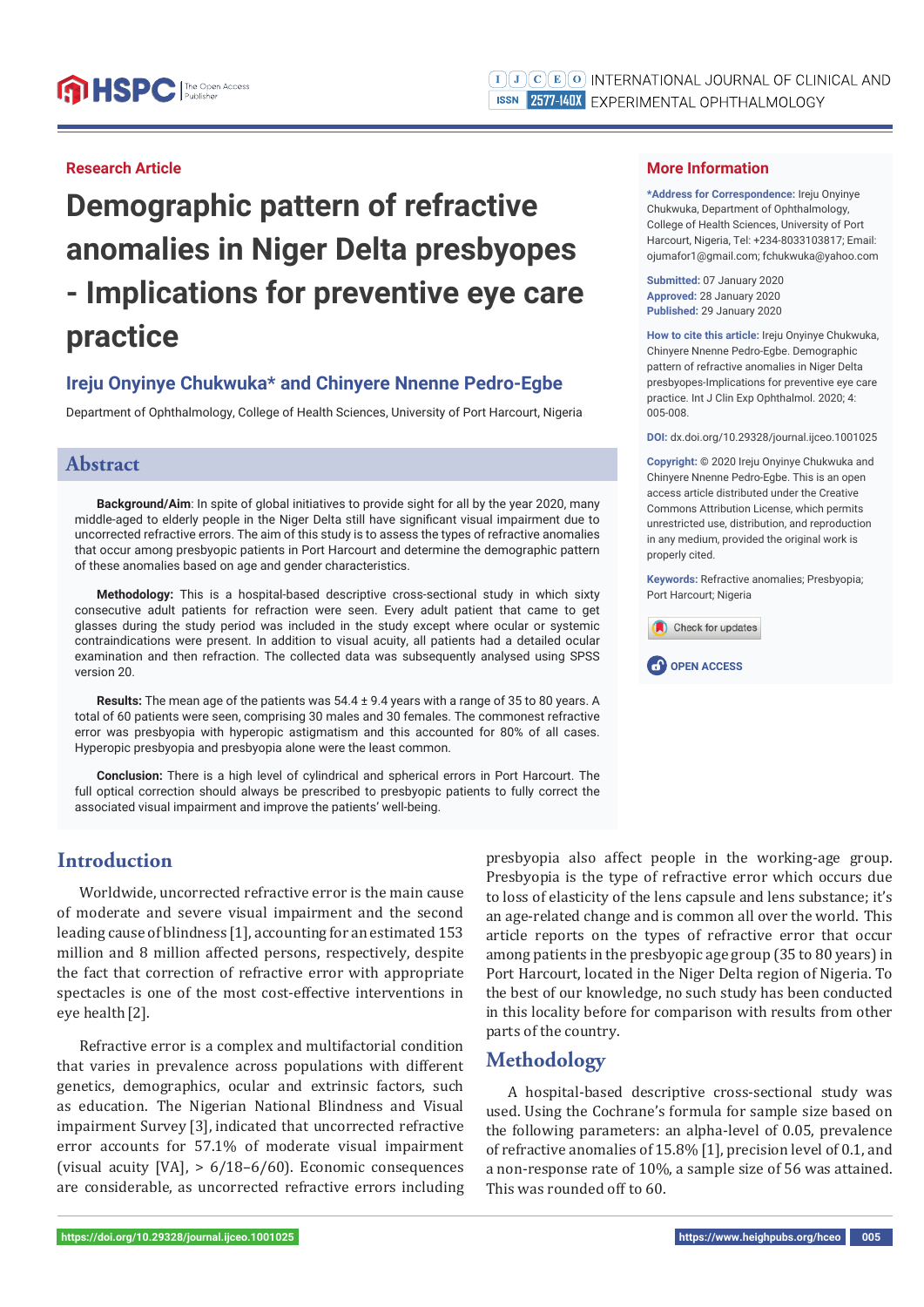Sixty patients with refractive anomalies were recruited into the study within a period of four weeks. Each subject had to be at least thirty-five years old but they were excluded from the study if they had uncontrolled Hypertension/Diabetes or had significant ocular pathology like advanced pterygia/advanced cataract or other intraocular inflammatory conditions. The baseline information was obtained for each subject including age, gender, a history of ocular or systemic comorbidity, ocular surgeries, previous use of glasses and when the last pair was obtained and family history of refractive error/ other ocular or systemic disease. The ocular examination included visual acuity with and without a pinhole, estimation of near vision using a Raynier test type, examination of the anterior segment with a pen torch and funduscopy using a Welch Allyn direct ophthalmoscope. A detailed anterior segment examination was performed with a slit lamp microscope (SL 115 Classic Slit Lamp; Carl Zeiss Meditec AG, Jena, Germany) and intraocular pressure measurement was made using an air-puff tonometer. All participants had non-cycloplegic refraction by an optometrist using an autorefracto-keratometer (ARKM-100; Takagi Seiko, Japan) that was regularly calibrated and the subjective examination was carefully done with appropriate lenses, Jackson cross cylinders and duochrome test. Cylindrical lenses were only prescribed when the spherical equivalent was not accepted by the patient. All the information was entered into a proforma specifically designed for the study. Data analysis was performed using the IBM Statistical Package for Social Sciences (SPSS) version 20. Frequencies and percentages were used to summarize categorical variables while means and standard deviation were employed for numerical variables. The differences in means were compared using Analysis of Variance (ANOVA). Two-tailed Fisher's exact test was employed for comparison between proportions. Statistical significance was set at *p* < 0.05. For the purpose of this study, myopia was defined as a spherical error of > -0.5 diopters (D), hyperopia as spherical error of > +0.50D, and astigmatism as a cylindrical error of > 0.25D.

### **Results**

In the study, a total of 60 patients had refractive anomalies. The mean age of the patients was  $54.4 \pm 9.4$  years with a median of 53 years and a range of 35 to 80 years. The male *to* female ratio was 1:1, comprising 30 males and 30 females.

Presbyopia with hyperopic astigmatism was the most common disorder encountered occurring in 80% (*n* = 48) of subjects and followed by hyperopic astigmatism without presbyopia (*n* = 5; 8.3%) and presbyopia with myopic astigmatism (*n* = 3; 5%). Astigmatism was present in 85% of the patients, and only 1.7% had presbyopia alone. Presbyopia was not seen in 8.3% of the study participants.

#### **Distribution of refractive anomalies**

Figure 1 shows the distribution of refractive anomalies in the study population. Presbyopia with hyperopic astigmatism accounted for most of the refractive anomalies seen (*n* = 48; 80%).

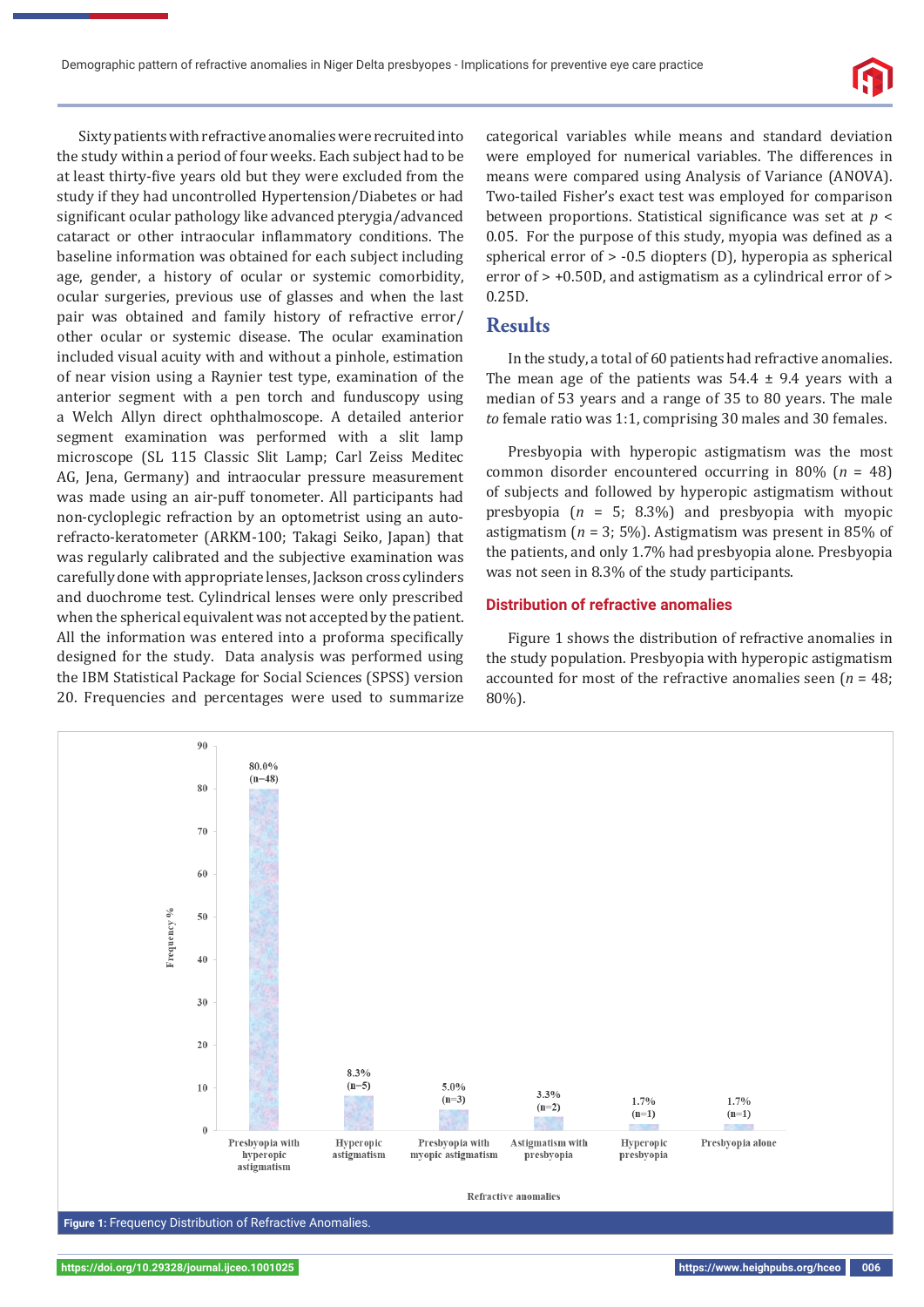#### **The relationship between gender and refractive anomalies**

In table 1, the proportion of refractive anomalies is compared by gender. It shows that there is a slight female preponderance in hyperopic astigmatism (F:M = 60%:40%) compared to the reverse in presbyopia with myopic astigmatism (F:M =  $33.3\%$ :66.7%). For presbyopia with hyperopic astigmatism, both genders are affected to the same degree.

#### **The relationship between mean age and refractive anomalies**

Table 2 shows that a combination of presbyopia with either myopia, hyperopia or astigmatism was commoner in those who were aged 55 years or older and this was statistically significant ( $p = 0.049$ ).

# **Discussion**

The two main findings from this study are the extremely high percentage of patients with different types of astigmatism (85%) and the commonest refractive error being presbyopia with hyperopic astigmatism. This outpatient clinic offers free medical services to serving and retired staff of an oil refining company, their spouses and children of currently serving staff under the age of twenty-one years, so young employees without severe ocular symptoms come in lower numbers and being in the productive age bracket would prefer not to be absent from work just for the purpose of getting corrective lenses.

Being hospital based, the study has the inherent limitation of hospital based studies which include selection bias, poor recording systems and inconsistent data sources. The selection bias results from the fact that only those with a subjective awareness of the visual problem will present for

| Table 1: Relationship between Gender and Refractive Anomalies. |                        |                          |                         |  |
|----------------------------------------------------------------|------------------------|--------------------------|-------------------------|--|
|                                                                | Gender                 |                          |                         |  |
| <b>Refractive Anomalies</b>                                    | <b>Male</b><br>$n$ (%) | <b>Female</b><br>$n$ (%) | <b>Total</b><br>$n$ (%) |  |
| Hyperopic astigmatism                                          | 2(40.0)                | 3(60.0)                  | 5(100.0)                |  |
| Presbyopia alone                                               | 0(0.0)                 | 1(100.0)                 | 1(100.0)                |  |
| Presbyopia with myopic astigmatism                             | 2(66.7)                | 1(33.3)                  | 3(100.0)                |  |
| Presbyopia with hyperopic astigmatism                          | 24(50.0)               | 24(50.0)                 | 48 (100.0)              |  |
| Hyperopic presbyopia                                           | 0(0.0)                 | 1(100.0)                 | 1(100.0)                |  |
| Astigmatism with presbyopia                                    | 2(100.0)               | 0(0.0)                   | 2(100.0)                |  |
| Total                                                          | 30(50.0)               | 30(50.0)                 | 60 (100.0)              |  |
| Fisher's exact = $4.176$ ; p - value = 0.748                   |                        |                          |                         |  |

| Table 2: Comparison of mean ages of patients across type of refractive anomaly. |                |                       |  |  |
|---------------------------------------------------------------------------------|----------------|-----------------------|--|--|
| <b>Refractive Anomalies</b>                                                     | N              | Mean Age ± SD (years) |  |  |
| Hyperopic astigmatism                                                           | 5              | $42.80 \pm 8.11$      |  |  |
| Presbyopia alone                                                                | 1              | $42.00 \pm 0.00$      |  |  |
| Presbyopia with myopic astigmatism                                              | 3              | $57.33 \pm 12.70$     |  |  |
| Presbyopia with hyperopic astigmatism                                           | 48             | $55.27 \pm 8.80$      |  |  |
| Hyperopic presbyopia                                                            |                | $61.00 \pm 0.00$      |  |  |
| Astigmatism with presbyopia                                                     | $\overline{2}$ | $56.50 \pm 3.54$      |  |  |
| ANOVA = $2.395$ ; p - value = $0.049$ *; *Statistically significant             |                |                       |  |  |

examination. Also, the numbers recorded may be increased due to indiscriminate use of the facility because its free (including in this setting patients being entitled to another pair of glasses two years after the last pair was dispensed). To add to these, record keeping and filing systems can be of concern in health facilities in developing countries. However, in spite of these limitations, the results of the present study can be used for planning refractive error services and evaluating the company's free eye care services.

 The pattern of refractive error varies according to population characteristics such as, age, gender, race and ethnicity. Recent reports suggest that the differences in prevalence rates may be attributed to educational pressures, literacy standards and lifestyle changes which tend to vary in urban and rural environments. As refractive errors are a major contributor of mild to moderate impairment of vision, assessment of their relative proportion is essential in strategic planning of health programmes. Chinawa [4], evaluated the impact of presbyopia among teachers in public schools in rural communities in Rivers State and discovered that sixtysix (66%) out of one hundred teachers had presbyopia and 57.6% of them reported that their duties were adversely affected by uncorrected presbyopia.

Abah [5], in a study of the profile of refractive errors and presbyopia in the Ahmadu Bello university community found that 49.7% of patients over the age of 40 years had presbyopia and the commonest refractive errors in their series were astigmatism and myopia. Hashemi, et al. [6], in the systematic review of refractive systems across the world showed that astigmatism was the most common refractive error in children and adults followed by hyperopia and myopia and this is in line with our findings here. McCarty [7], observed that myopia prevalence rate strongly correlates with the rate of uncorrected refractive error suggesting that myopia could be responsible for much of the uncorrected refractive errors in the world [3,6] but hospital-based studies on refractive errors have been carried out in different geographical locations in Nigeria and the national blindness and visual impairment survey revealed a much lower prevalence of myopia in Nigeria than expected (9.4%)). Malu, et al. [8], while reviewing presbyopes in Plateau state, Nigeria observed that plano presbyopia which decreased with increasing age was the commonest presentation, followed by hyperopic presbyopia which increased with increasing age. She also reported that myopic presbyopia was uncommon. Koroye-Egbe, et al. [9], in Bayelsa state, Southern Nigeria, found astigmatism to be the commonest refractive error and it was seen in 45.63% of patients.

There is a definite gender bias in most of the results in Nigeria. All the results from studies done in the Northern states/region show that more males than females were corrected for refractive error while most of the studies from the southern states show that more females than males